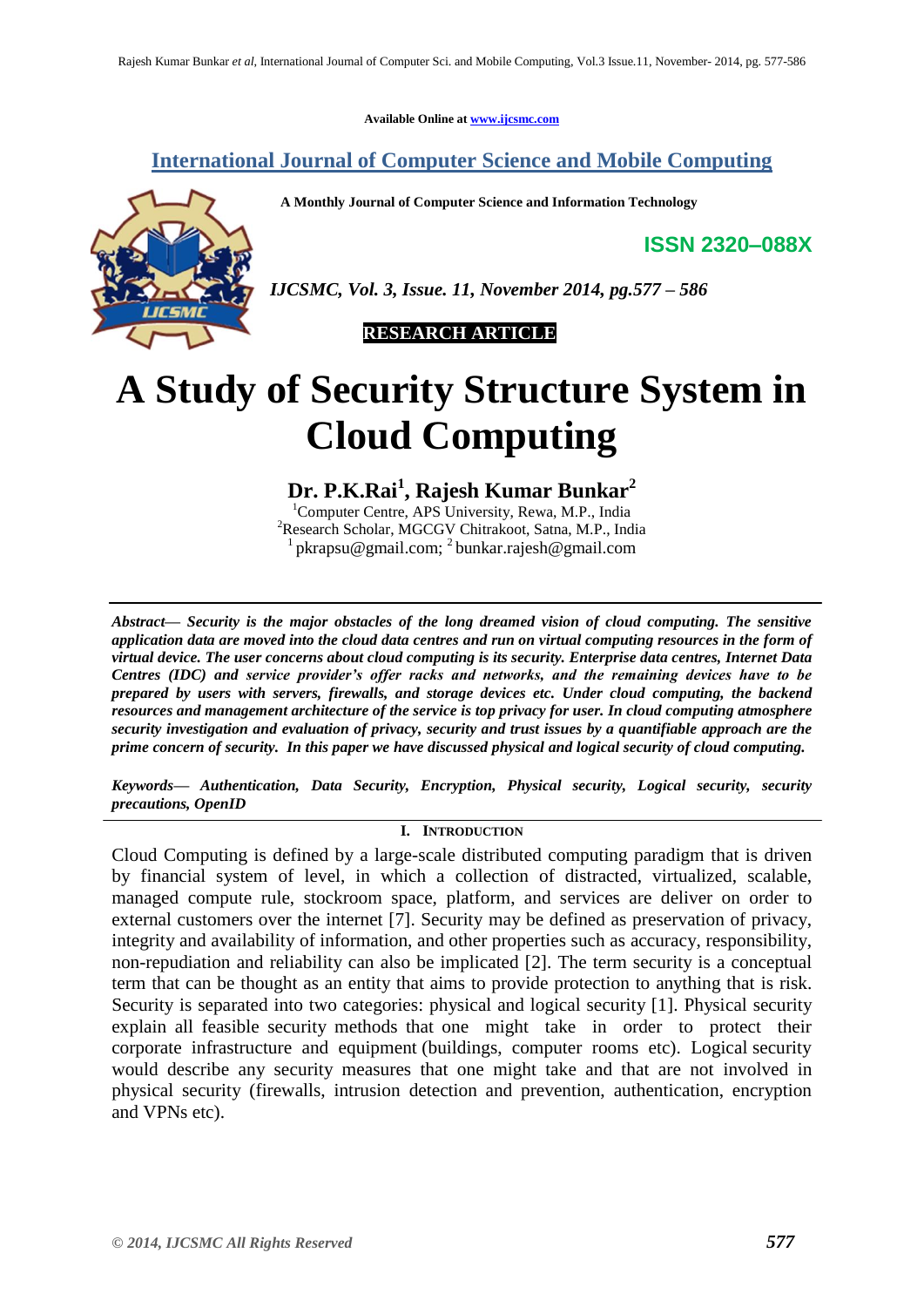#### **II. PHYSICAL SECURITY**

Physical security [1] can be defined as all the necessary measures (Structure System and implementations) that a cloud customer or cloud vendor might take in order to protect their infrastructure/facilities. Physical security contains a set of policies and procedures but it cannot be defined in a certain way. Every individual or company might implement different physical security measures. Security is an abstract term and can be in more than one form. To be more precise, there will be an analysis on the physical models that Microsoft, Google and Cisco implement to their facilities in order to protect. Microsoft has adopted a certain strategic plan for the management of accessing their physical resources. They have also created a particular business model which aims to ensure balance between what Microsoft considers important in their physical security scheme (technology, monitoring and response along with the corresponding administration of those three factors). This model is called the Weighted Business model (WBM) and is being depicted in the following figure:



Fig.1 Microsoft's Weighted Business Model [1].

Microsoft focuses into the following key physical security elements-

a.Deterrence value.

b.Remote monitoring.

c.Precision response.

d.Off-the-shelf infrastructure.

e.Utilize Microsoft and partner products.

f. Remotely managed IP devices.

g.Defense in depth.

Forensics/investigative model.

I.Reliability.

II.Sustainability.

All security key elements lead Microsoft in some very important business benefits:

1) Reduced costs.

2) Improved security.

3) Scalability and Extensibility.

4) Business continuity.

There is a variation on the physical security schemes that are being used based on the location and regional risks. Despite the differences in physical security schemes between different locations and regions, Google implements a set of standard physical security controls to all of their buildings and facilities. Those controls are:

1.Alarm systems.

2.Electronic card access control systems (custom designed systems).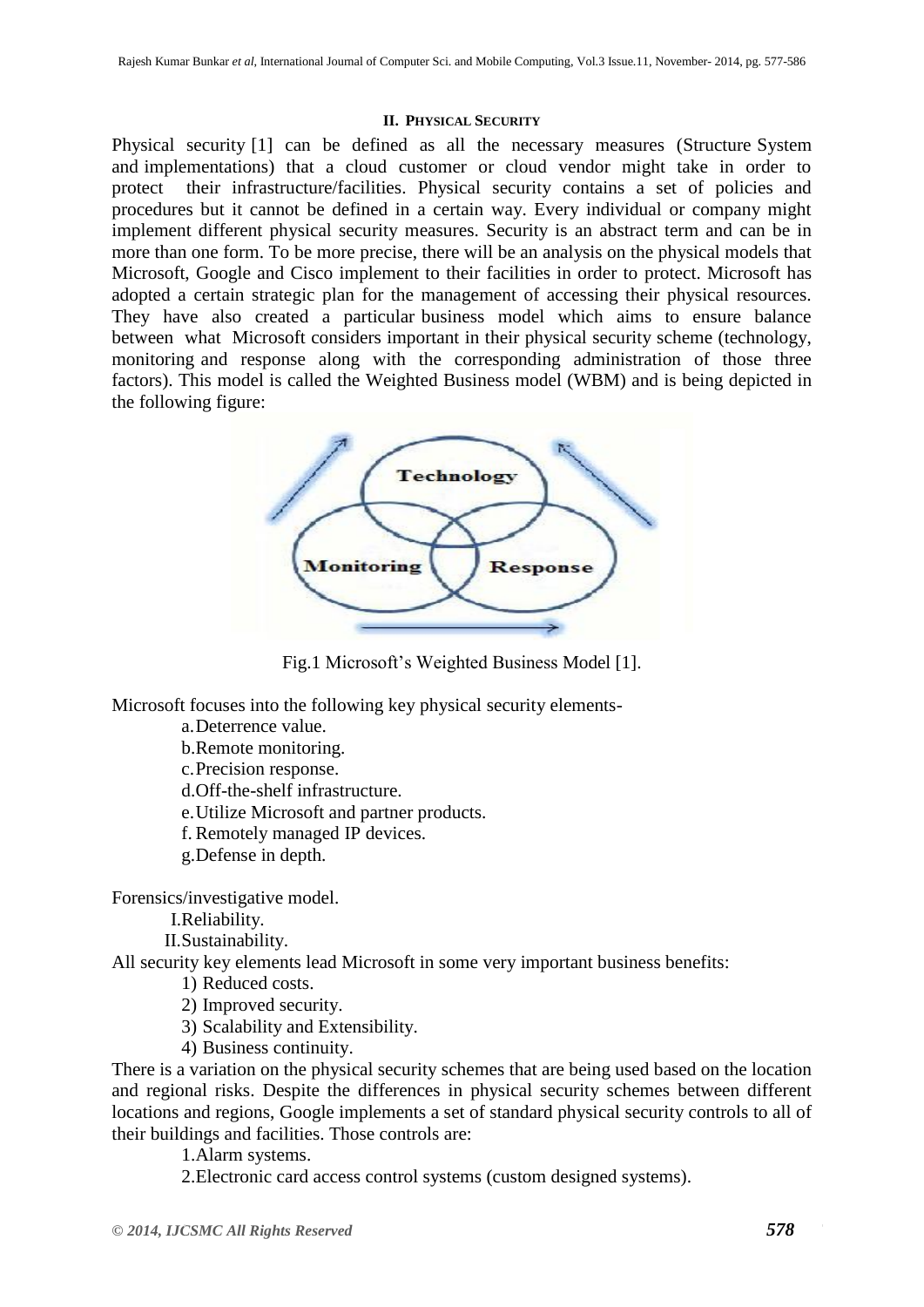3.Cameras to secure either the interior or the exterior perimeter of the facilities.

4.Security guards.

Physical security is the most important priority for a cloud vendor because without the necessary measures and technological background cloud customers would not be able to trust their data and services in the cloud. Except all the methods and equipment, physical security in general should be formed from some or all of the below security measures:

1.Security personnel.

2.Surveillance monitors and tape devices.

3.Limit access to critical areas where networking equipments and data are held.

4.Use fire detection and prevention mechanisms.

5.Use security alarms that interact live with the nearest police department and

6.Security alert personnel in real time.

7.Use key cards for accessing data rooms or different departments and sections within the infrastructure.

## **III. LOGICAL SECURITY**

Logical security [1] contains all the necessary measures and configurations that cloud vendors should implement in order to protect their networking infrastructure and services (routers, switches, demilitarized zones, virtual private networks etc.). Physical security ensures that equipment is held in a safe environment while logical security provides security within the networking environment. The first security Mechanism that is going to be examined is authentication. There will be an effort to cover all possible authentication schemes and evaluate their effectiveness in a cloud computing environment.

**Authentication:** is considered to be the most important process for a cloud customer because through authentication one can access their personal data and services. Authentication is also important for the cloud vendors because they are able to assign certain roles and responsibilities to their employees and provide access only to sections within their job roles. There are many different authentication schemes that each cloud vendor implements depending on how safe and trustworthy they need to make their service or application. For instance, there is simple authentication which is a process where a user is required to enter a username and a password, single sign-on, where a user is able with just one account to access different sites and services, one time passwords, where a user is forced to use a random password each time they try to log in to a service or application, two-factor authentication and public key cryptography.

**Simple authentication:** This form of authentication is the simplest and the more insecure among authentication schemes. A cloud customer is only required to enter a username and a password in order to gain access to the desired services or applications. The Fig.2 shows Microsoft's Hotmail sign-in form.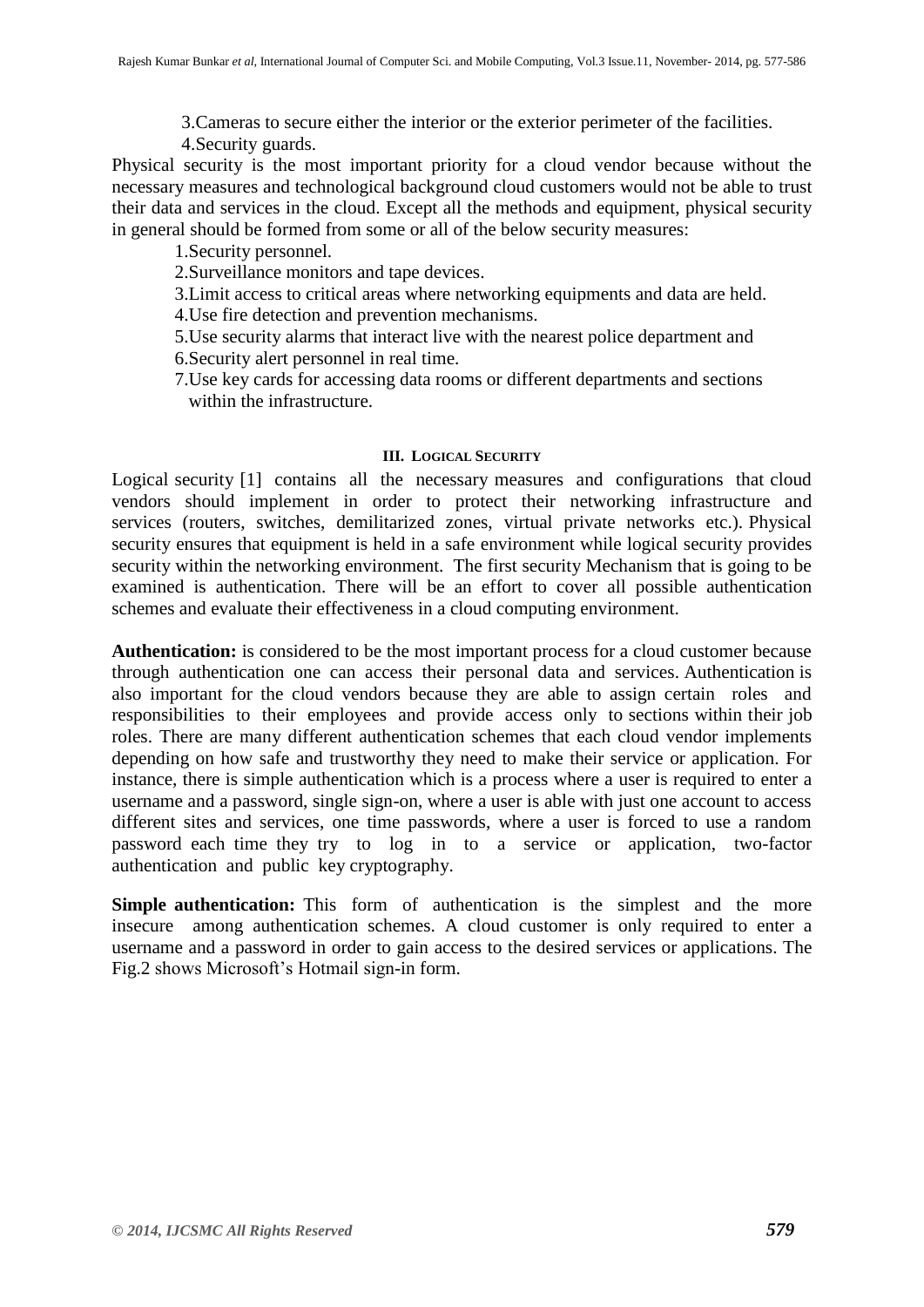| 퍊                                                               |                                             |
|-----------------------------------------------------------------|---------------------------------------------|
|                                                                 | <b>oz</b> Outlook                           |
|                                                                 | Microsoft account What's this?              |
|                                                                 | someone@example.com                         |
|                                                                 | Password                                    |
|                                                                 | Keep me signed in                           |
|                                                                 | Sign in                                     |
|                                                                 | Can't access your account?                  |
| <b>Advanced rules</b>                                           | Sign in with a single-use code              |
| Create and combine rules to organize your inbox, automatically. |                                             |
| Create a rule                                                   |                                             |
|                                                                 | Don't have a Microsoft account? Sign up now |
|                                                                 | Microsoft                                   |

## Fig.2 Hotmail sign-in form [4]

Authentication is considered to be the more insecure authentication process; however, it is not that insecure. The interaction between cloud customers and the services/applications is being made through the HTTPS protocol (Hypertext Transfer Protocol Secure) instead of HTTP. All cloud providers that offer services and applications with simple authentication they give as an option the registration of a secondary e-mail address in case where an account has been hijacked.

**Single sign-on:** Single sign-on is a method through which a user is able to gain access on multiple related but independent software systems. Users enter their passwords only once and they are able to access any desired service or application without the need of reentering their credentials.

**Single Sign on Benefits:** Ability to enforce uniform enterprise authentication and/or authorization policies across the enterprise end to end user audit sessions to improve security reporting and auditing, removes application developers from having to understand and implement identity security in their applications [5].

There is also an open standard that is used to handle single sign-on processes called OpenID. OpenID is being implemented by many cloud vendors like Google, Yahoo, and IBM etc. When a user creates an OpenID account then enters the credentials of all supported services within the OpenID interface. This process is being made only once. Afterwards, all related services and applications are accessible though the OpenID account. The Fig. 3 depicts the processes that are being made during authentication with OpenID protocol.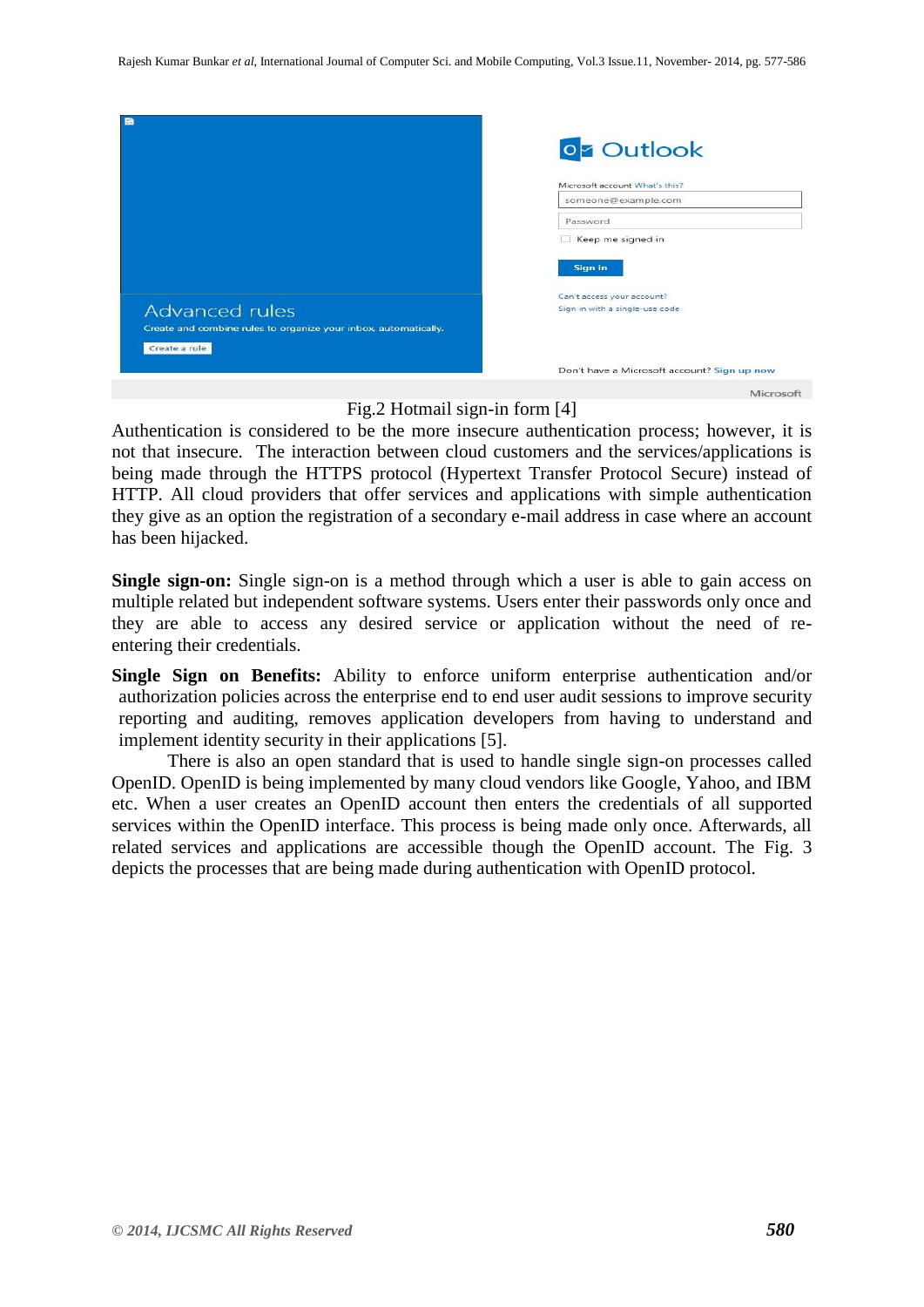

#### Fig.3 OpenID [6].

**One-time passwords:** are used in order to increase security during sign-on process. Conventional passwords that are used in a sign-on process typically have a policy to change occasionally or never and for that reason there are more possibilities to be compromise. One time passwords can be also time coordinated or counter synchronized passwords. In both cases cloud customers need to keep to their possession a small electronic device that handles one-time passwords. Each cloud vendor might either implement time or counter synchronized passwords, time synchronized passwords contain a critical risk. If time synchronization between the electronic device and the server fails then users would not be able to authenticate themselves. On the other hand, counter synchronized passwords synchronize a password counter between the electronic device and the server. To get a better understanding on how one-time passwords operate. Fig. 4 shows a typical one-time password scheme.

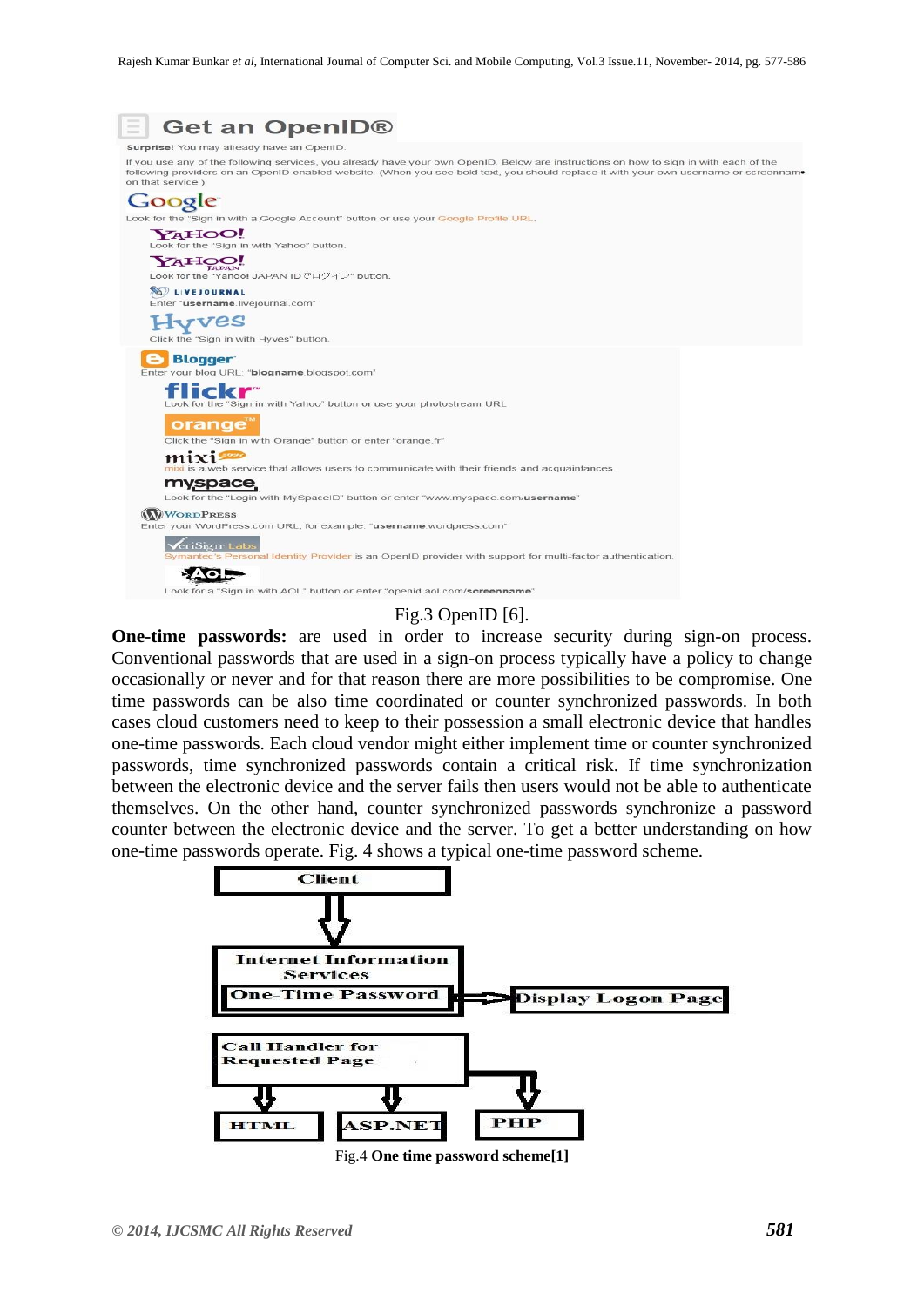**Two factor authentication [1]:** is a method that requires at least two authentication processes. This method is probably the most secure among authentication processes because even if a user becomes a victim of a hacking activity and their credentials gets compromised, the hacker would not be able to access to the services and applications that are attached to that account because there would be required a second authentication factor. In most cases the second authentication factor is a short message service (SMS) or a call from the provider that reveals to the cloud customer the second factor authentication password. A representative example of a two factor authentication process is Google's two factor step verification mechanism. Google requests from their customers to register their phone numbers and choose between receiving a text message or a phone call in order to get the second authentication factor password. There is also a third option to users that own smart phones to download and install Google authenticator application and generate by themselves the second factor authentication password.

**Encryption:** As it is already known, cloud computing is based on the public internet and though suffers from many security risks and vulnerabilities. Cloud vendors use encryption [1] techniques in order to encode exchanging messages between cloud customers and/or cloud vendors. Encryption is a technique used to prevent eavesdroppers and hackers from reading the information that is being sent or exchanged between two entities. In contrast to authentication, encryption is not only cloud vendors' responsibility but cloud customers are also responsible for encrypting their data and information before sending them to the cloud. The most common encryption scheme is composed by the use of Hypertext Transfer Protocol Secure (HTTPS) and Secure Sockets Layer (SSL). SSL provides a secure communication channel between the cloud customer and the cloud vendor's web server. Data travel through that communication channel encrypted over the public internet. The communication path is being created only when the client verifies that the SSL certificate of the server is trustworthy, a process called SSL handshake. Common SSL handshake process is shown in the Fig. 5:



## Fig.5 SSL handshake [1].

Encryption can be either symmetric or asymmetric. Symmetric encryption is the one that uses the same key for encryption and decryption while asymmetric encryption uses deferent keys for encryption and decryption processes. Fig.6 shows a symmetric encryption scheme and Fig.7 shows an asymmetric encryption scheme.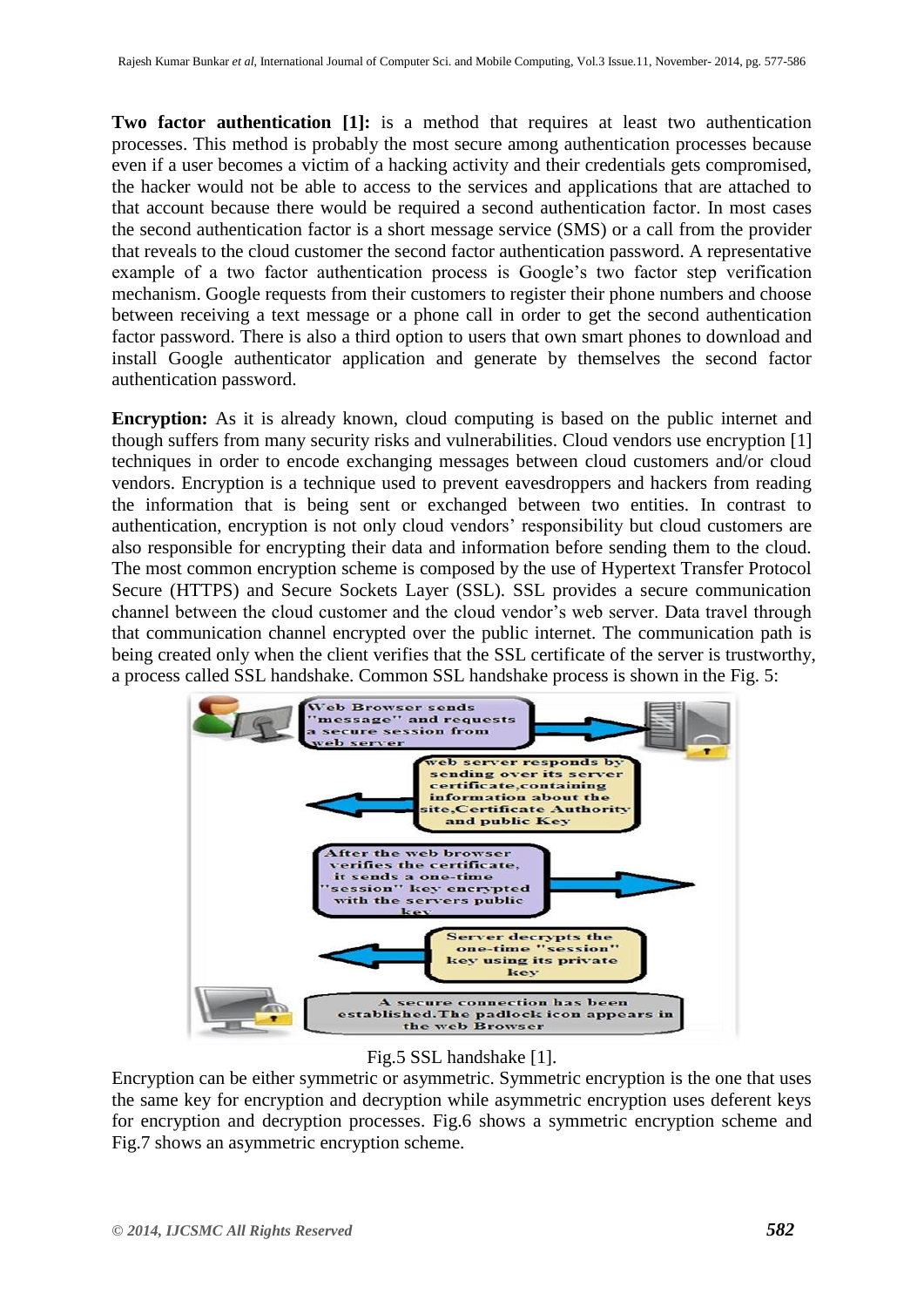

Fig.7 asymmetric encryption scheme [1].

**Data Security:** Data security technique is built on three basic principles confidentiality, integrity and availability. Confidentiality refers to the supposed hidden the actual data or information, especially in the military and other perceptive areas, the confidentiality of data are the more stringent requirements. Since, in cloud computing, the data are stored in data centre, the security and confidentiality of user data is even more important. The supposed integrity of data in any state is not subject to the need to guarantee unauthorized erasure, modification or damage. The availability of data means that users can have the expectations of the use of data by the use of capacity [3].

**Firewalls :**In a cloud computing environment firewalls [1] form the first line of defence against many different types of attacks like Denial of service (DoS) attacks, TCP flooding, malware, viruses, worms, etc. Firewalls are responsible to handle traffic from and to the internal network and allow only requests that are permitted. Permissions to incoming and outgoing traffic are being held in IP tables. Firewalls are able to perform many different and extremely important roles like packet filtering, network address translation (NAT), to act as proxy services, provide encrypted authentication, form virtual private networks (VPNs), and perform virus scanning and content Filtering. A typical firewall scheme between cloud customers and cloud vendors is being depicted in the Fig. 8.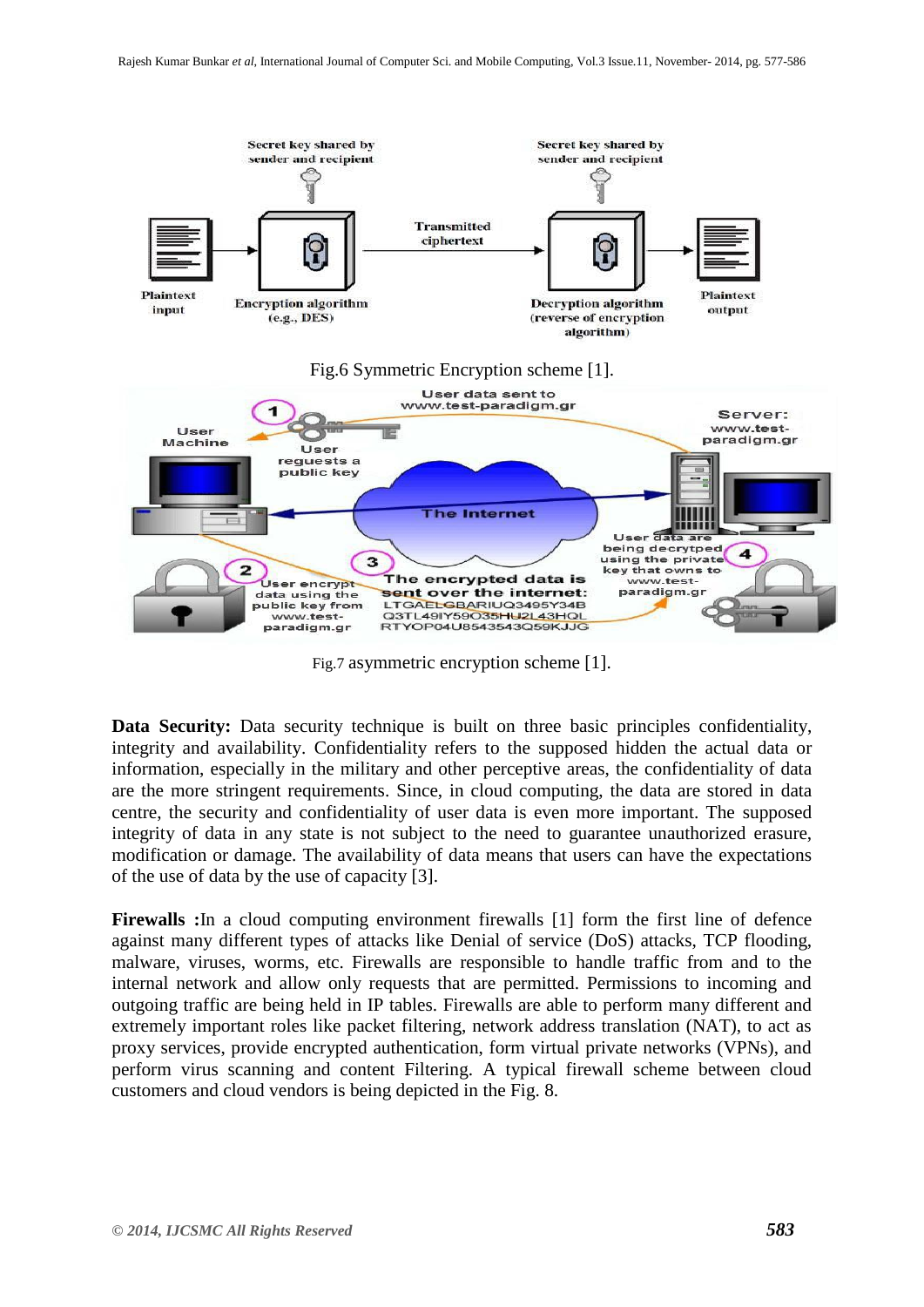

## Fig. 8 Firewall scheme [1]

Cloud firewalls perform the same actions that a corporate firewall would perform and protect cloud customers from unauthorized users and fake requests. For instance if a cloud vendor provides e-mail services then it only allows traffic to port 25 for the users that have managed to authenticate to their service. If additionally the cloud vendor offered ftp services then the only ports that would be opened are port 25 and port 21 and so on. Firewalls operate by consulting the IP tables that exist within their structure and allow only registered entries to access or leave the cloud infrastructure.

**Intrusion Detection Systems (IDS):** In addition to firewalls, cloud vendors also implement intrusion detection systems. Like firewalls intrusion detection systems can either be hardware devices or software applications. A cloud vendor that implements IDS offers to their clients monitoring to network or system activities regarding malicious activities or even strategy violation. All this monitoring is being produced in reports to a management station. IDS are being implemented to target possible incidents and log information about them. Furthermore, the reporting services can be used in order to examine possible threats and provide the appropriate security fixes in order to increase security. IDS systems can be found in three different forms:

- 1) Network intrusion detection systems (NIDS) are the system monitoring network traffic and multiple hosts in order to identify possible threats.
- 2) Host-based IDS (HIDS) consists of a host that contains an agent that analyses systems calls, activities and states of hosts and app logs in order to identify intrusions. There are also software agents to every client machine containing sensors that capture network traffic and perform content analysis in order to find malicious traffic.
- 3) Stack-based IDS, such IDS systems can be thought of as the growth of HIDS. This is used to analyse and observe packets while they move through the TCP/IP stack.

**Identity and Access Management (IAM):** are targeted for lifecycle and compliance identities, accounts and the corresponding entitlements. The features that IAM offers to cloud customers are being outlined below:

1) Strong authentication.

2) SSO (Single Sign-On).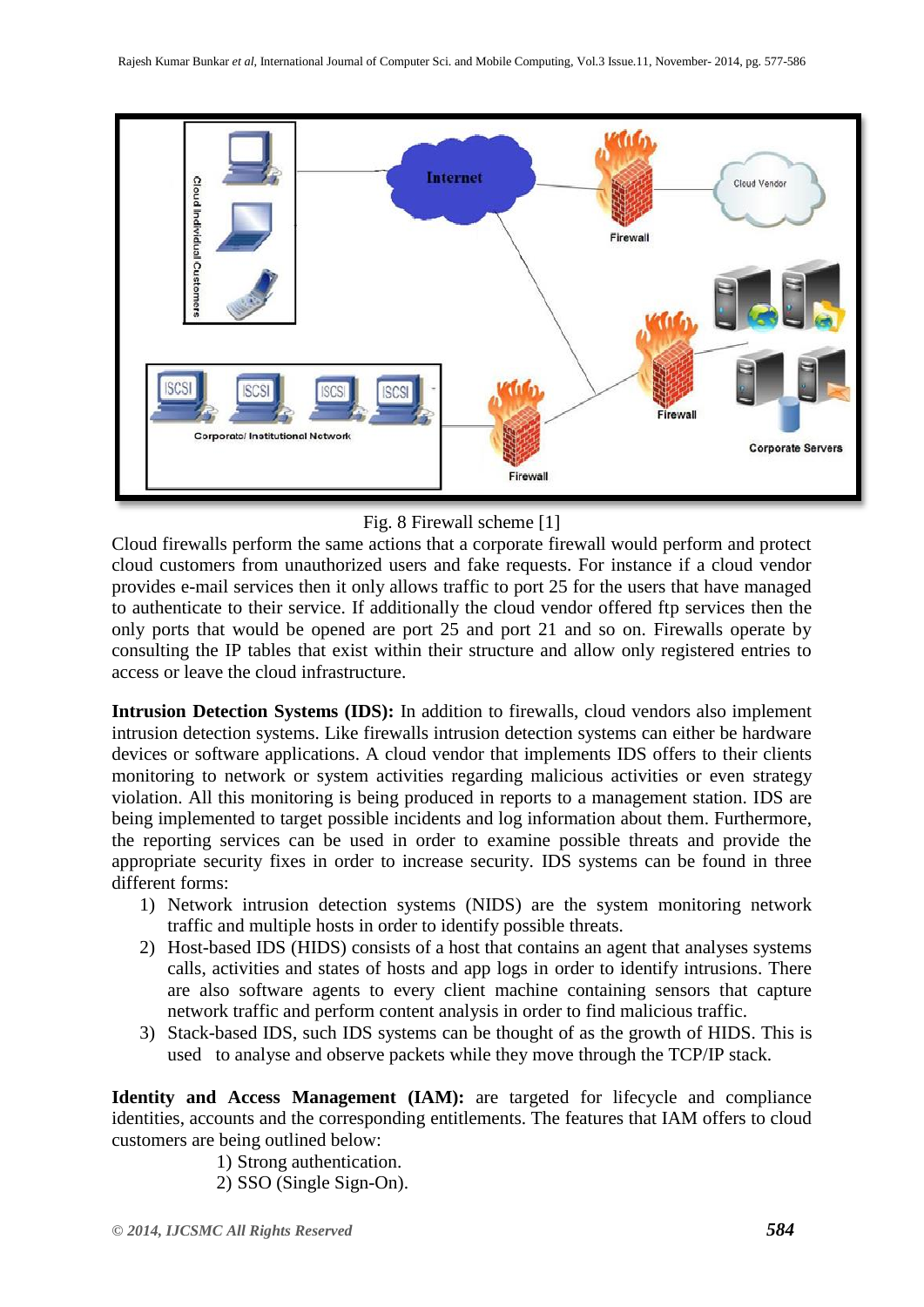- 3) Amalgamation with Software-as-a-Service providers and private parties.
- 4) Identity lifecycle automation.
- 5) User self-service.
- 6) Administration and access control are centralized.
- 7) Transaction auditing.
- 8) User provisioning and identity awareness.
- 9) Identity intelligence and transparency.

**Other security precautions:** Cloud vendors implement the following security measures in order to increase security to their infrastructures:

- 1.Equipment: The equipment that a cloud vendor uses has more than one power supplies in order to perform failover in case of a power supply breakdown. Routers, switches and servers have at least two power supplies which makes them available all the time. Furthermore, there is no need for downtime during the repair process of the broken parts because it can be done while the machine is online. There are a few cases where the equipment should be switched off in order to perform system maintenance.
- 2. Power supply vendors: Most cloud vendors have more than one power supply vendors where it is possible. Vendors with two power supply vendors can assure their customers that there will not be a downtime where power failure might occur. Even cloud vendors with one power supplies have pre-installed uninterruptible power supply units, also known as UPS, in order to maintain their services up for a few hours more when there is an issue with the power supply.
- 3. Internet providers: All cloud vendors cooperate with at least two cloud vendors. One acts as a backup solution in case of service failure of the primary internet vendor.
- 4. Data backup: Data are being stored to more than one hard disk drive and in different locations. As a result, even if the whole infrastructure of a particular area collapses, cloud customers would be able to access their data. Backup operation occurs to virtual hard disk drives and when there is a system crash that cannot be fixed, cloud vendors restore the damage from the backed up VHD files.
- 5. Disaster recovery plan: In data backup, all cloud vendors' performs a disaster recovery plan. There are mirror images of all machines and equipment in another geographical area so that in case where the infrastructure at one place is burned or an earthquake destroys the facilities, cloud customers would be served from the other location as well. In order to achieve such a difficult project cloud vendors perform real time synchronization between the two areas. Disaster recovery plan is really important procedure and should be taken into consideration from users and companies that are likely to move their data or services to the cloud.

#### **IV.CONCLUSIONS**

The present study is important to perform an evaluation on security structure system and their effectiveness in cloud services and applications. It is also important to describe upcoming trends and security structure system that might exist in the near future and increase security to make the cloud computing environment more attractive in terms of safety for the cloud consumers. First is physical security, as it is the first level of security. We conclude that current security measures are more than adequate and can provide security to the maximum satisfying even the more demanding cloud customer. The second part of security is logical security. There are many cloud applications and services that use simple authentication and the user is exposed in case of a hacking activity. There should be a short of arrangement between all cloud vendors in order to come to an agreement regarding the minimum requirements for a strong and secure authentication scheme. The most important factor is